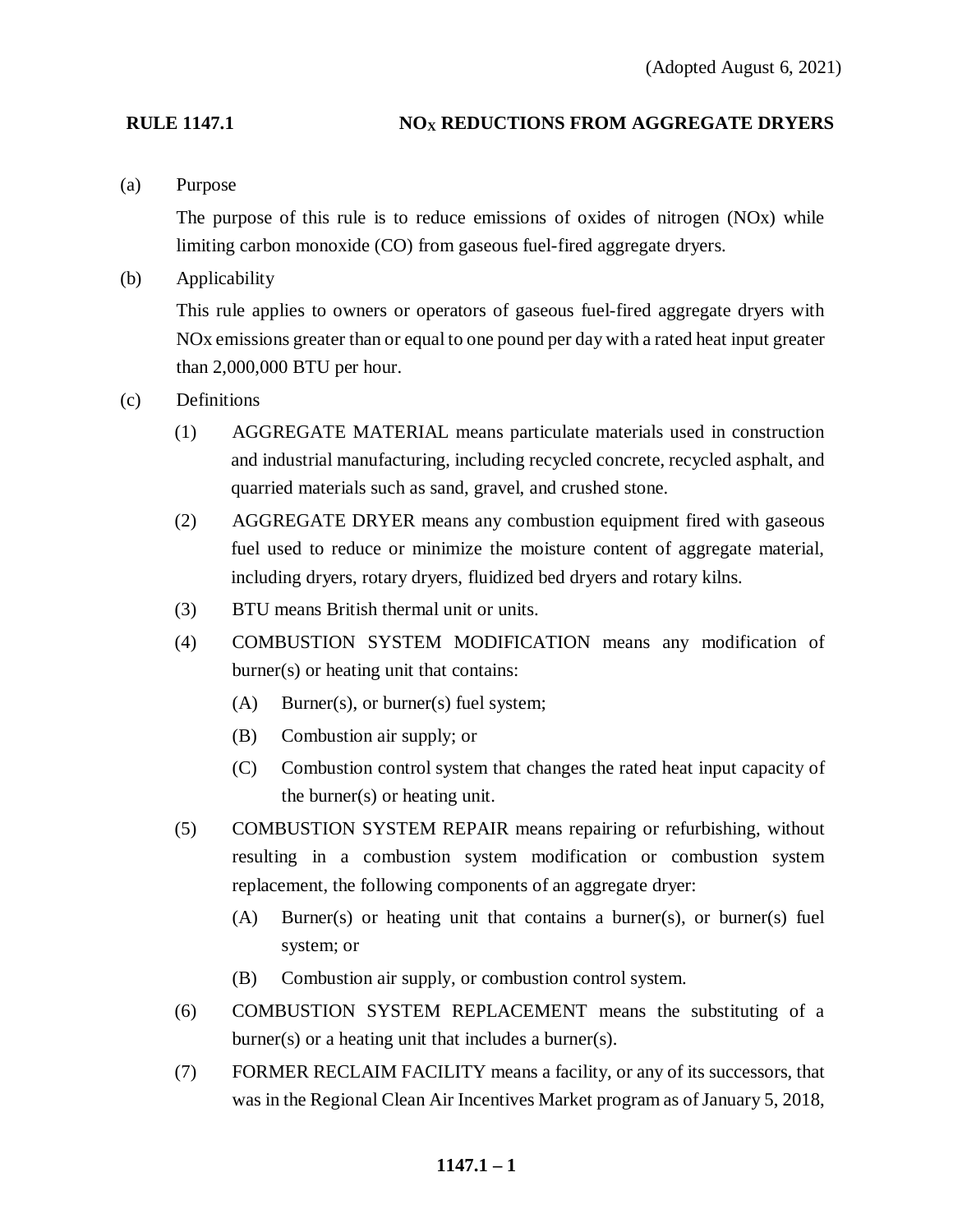as established in Regulation XX, that has received a final determination notification, and is no longer in the RECLAIM program.

- (8) HEAT INPUT means the higher heating value of the fuel to the unit measured as BTU per hour. The higher heating value is the total heat liberated per mass of fuel combusted, expressed as BTUs per pound of cubic feet, when fuel and dry air at standard conditions undergo complete combustion and all resulting products are brought to their standard states at standard conditions.
- (9) NON-RECLAIM FACILITY means a facility, or any of its successors, that was not in the Regional Clean Air Incentives Market program as of January 5, 2018, as established in Regulation XX.
- (10) OXIDES OF NITROGEN (NOx) EMISSIONS means the sum of nitric oxides and nitrogen dioxides emitted, collectively expressed as nitrogen dioxide emissions.
- (11) PROTOCOL means a South Coast AQMD approved test protocol for determining compliance with emission limits for applicable equipment.
- (12) RATED HEAT INPUT CAPACITY means the maximum gross heat input of the unit specified on a permanent rating plate attached by the manufacturer to the unit. If the unit has been altered or modified, the new gross heat input as specified in subparagraph  $(h)(2)(B)$  shall be considered as the rated heat input capacity.
- (13) RECLAIM FACILITY means a facility, or any of its successors, that was in the Regional Clean Air Incentives Market program as of January 5, 2018, as established in Regulation XX.
- (d) Emission Requirements
	- (1) Until an owner or operator of an aggregate dryer at a non-RECLAIM facility is required to meet the applicable NOx and CO emission limits specified in subparagraph  $(d)(3)(B)$  or  $(d)(4)(B)$ , the owner or operator shall not operate the aggregate dryer such that the NOx emissions exceed a limit of 40 ppm, corrected to 3% oxygen, dry.
	- (2) Until an owner or operator of an aggregate dryer at a former RECLAIM facility is required to meet NOx and CO emission limits in subparagraph  $(d)(3)(B)$  or  $(d)(4)(B)$ , the owner or operator shall not operate the aggregate dryer such that the NOx emissions exceed a limit of 102 ppm, corrected to 3% oxygen, dry.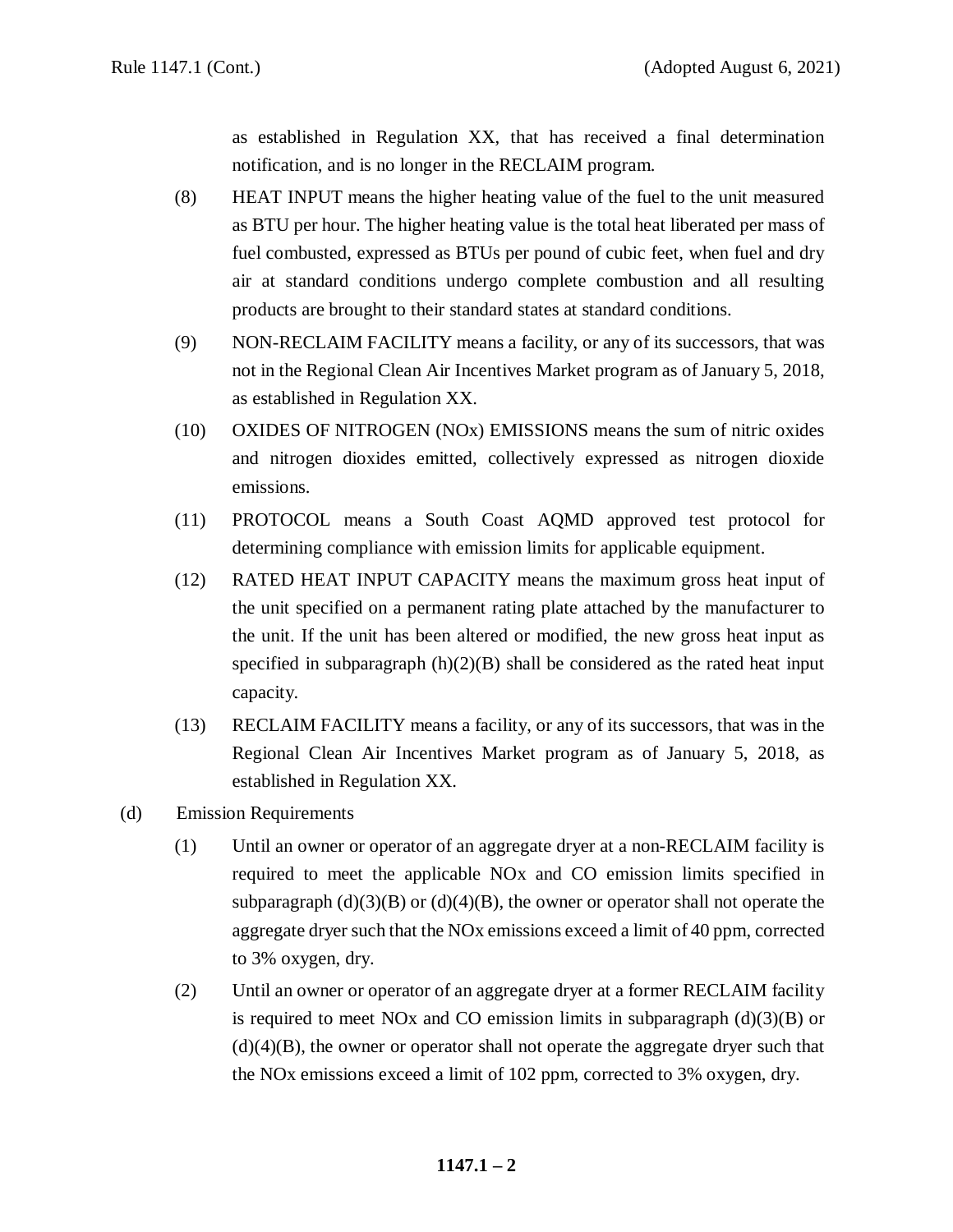- (3) An owner or operator of an aggregate dryer at a non-RECLAIM, RECLAIM, or former RECLAIM facility without a South Coast AQMD permit that limits NOx emissions to 40 ppm or less at 3% oxygen, dry, established by July 1, 2022 shall:
	- (A) For a burner that is 12 years of age or older, as determined pursuant to subdivision (e), beginning January 1, 2022 or every January 1 thereafter, submit a permit application by the date specified in Table 1 to meet the NOx and CO limits specified in subparagraph  $(d)(3)(B)$ ; and
	- (B) No later than the compliance date specified in Table 1, not operate the aggregate dryer such that the NOx concentration limit of 30 ppm at 3% oxygen, dry, and the CO concentration limit of 1000 ppm at 3% oxygen, dry, are exceeded.

**Table 1 – Compliance Schedule for Aggregate Dryers Without a Permit Limit of 40 ppm or Less by July 1, 2022**

| <b>Equipment Category</b>                                                | <b>Permit Application</b><br><b>Submittal Date</b>                                      | <b>Compliance Date</b>                                            |
|--------------------------------------------------------------------------|-----------------------------------------------------------------------------------------|-------------------------------------------------------------------|
| Aggregate Dryer with burners<br>installed prior to January 1, 2010       | July 1, 2022                                                                            | No later than 18 months<br>after Permit to Construct<br>is issued |
| Aggregate Dryer with burners<br>installed on or after January 1,<br>2010 | July 1 of the following<br>calendar year after the<br>burner reaches 12 years of<br>age | No later than 18 months<br>after Permit to Construct<br>is issued |

<sup>(4)</sup> An owner or operator of an aggregate dryer at a non-RECLAIM, RECLAIM, or former RECLAIM facility with a South Coast AQMD permit that limits NOx emissions to 40 ppm or less at 3% oxygen, dry, established by July 1, 2022 shall:

- (A) For a burner that is 32 years of age or older, as determined pursuant to subdivision (e), beginning January 1, 2023, or every January 1 thereafter, submit a permit application by the date specified in Table 2 to meet the NOx and CO limits specified in subparagraph  $(d)(4)(B)$ ; and
- (B) No later than the compliance date in Table 2, not operate the aggregate dryer such that the NOx concentration limit of 30 ppm at 3% oxygen, dry, and the CO concentration limit of 1000 ppm at 3% oxygen, dry, are exceeded.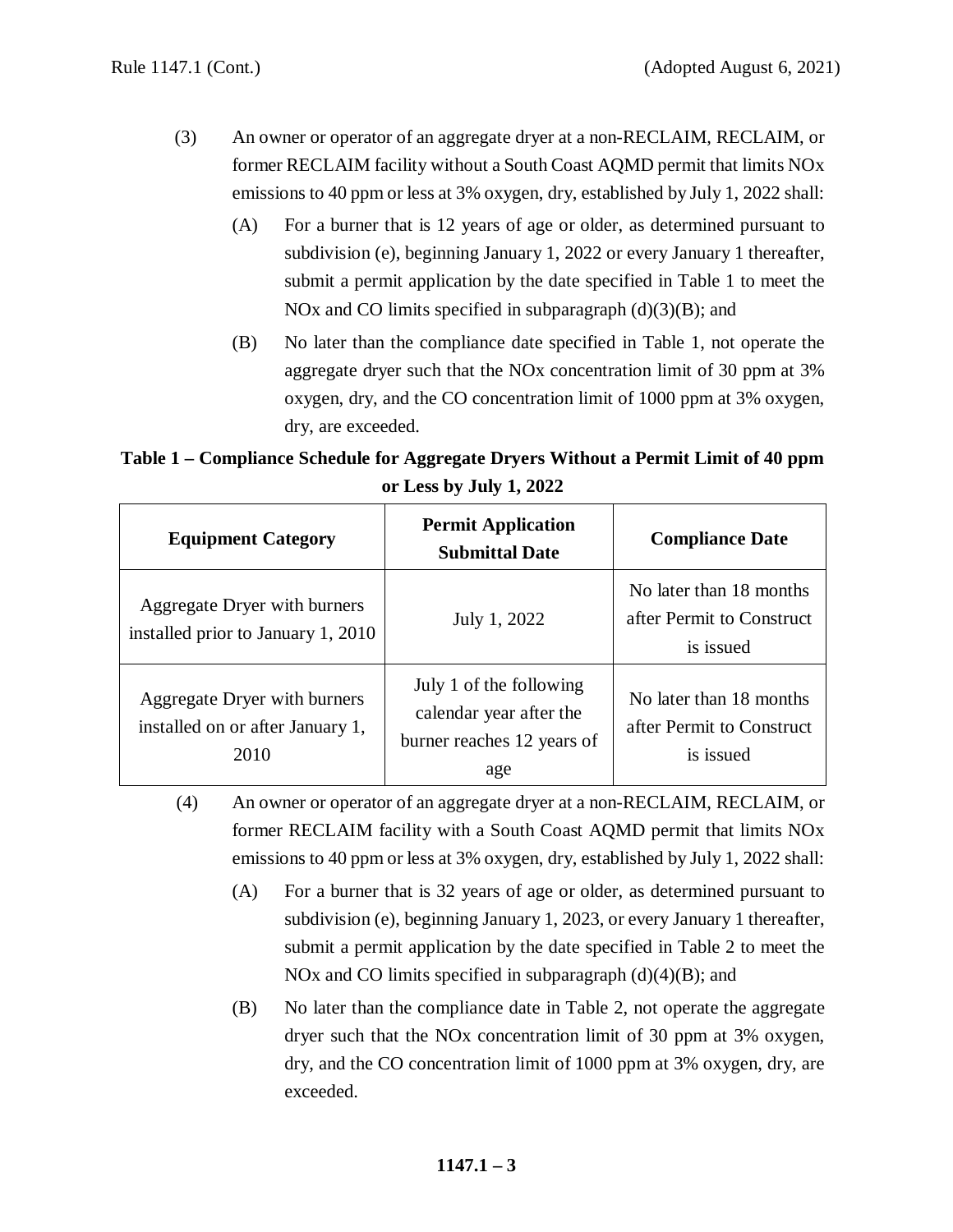| $- - - - - - -$                                                         |                                                                                         |                                                                   |  |
|-------------------------------------------------------------------------|-----------------------------------------------------------------------------------------|-------------------------------------------------------------------|--|
| <b>Equipment Category</b>                                               | <b>Permit Application</b><br><b>Submittal Date</b>                                      | <b>Compliance Date</b>                                            |  |
| Aggregate Dryer with permit limit at<br>or below 40 ppm by July 1, 2022 | July 1 of the following<br>calendar year after the<br>burner reaches 32<br>years of age | No later than 18 months<br>after Permit to Construct<br>is issued |  |

# **Table 2 –Compliance Schedule for Aggregate Dryers With a Permit Limit of 40 ppm or Less by July 1, 2022**

- (5) An owner or operator that elects to permanently shutdown an aggregate dryer no later than 36 months after the permit application submittal date pursuant to subparagraph  $(d)(3)(A)$  or  $(d)(4)(A)$  shall not be required to submit a permit application pursuant to paragraph  $(d)(3)$  or  $(d)(4)$  provided:
	- (A) On or before the permit application for the aggregate dryer is required to be submitted pursuant to paragraph  $(d)(3)$  or  $(d)(4)$ , notify the Executive Officer in writing that the aggregate dryer will be shutdown no later than 36 months after the permit application submittal date pursuant to paragraph  $(d)(3)$  or  $(d)(4)$ ; and
	- (B) No later than 36 months after the permit application submittal date pursuant to paragraph  $(d)(3)$  or  $(d)(4)$ , the owner or operator shall:
		- (i) Surrender the South Coast AQMD permit to operate for the aggregate dryer; and
		- (ii) Disconnect and blind the fuel line for the aggregate dryer.
- (6) An owner or operator that submitted a notification pursuant to subparagraph  $(d)(5)(A)$  that elects not to permanently shutdown the aggregate dryer shall:
	- (A) Submit a permit application to the Executive Officer no later than 12 months after the date a permit application is due pursuant to paragraph  $(d)(3)$  or  $(d)(4)$ ; and
	- (B) No later than 12 months after the Permit to Construct is issued, meet the NOx and CO emission limits specified in subparagraph  $(d)(3)(B)$  or  $(d)(4)(B)$ .
- (7) An owner or operator of an aggregate dryer that meets the requirements specified in paragraph  $(i)(1)$ , that fails to demonstrate NOx emissions of less

## **1147.1 – 4**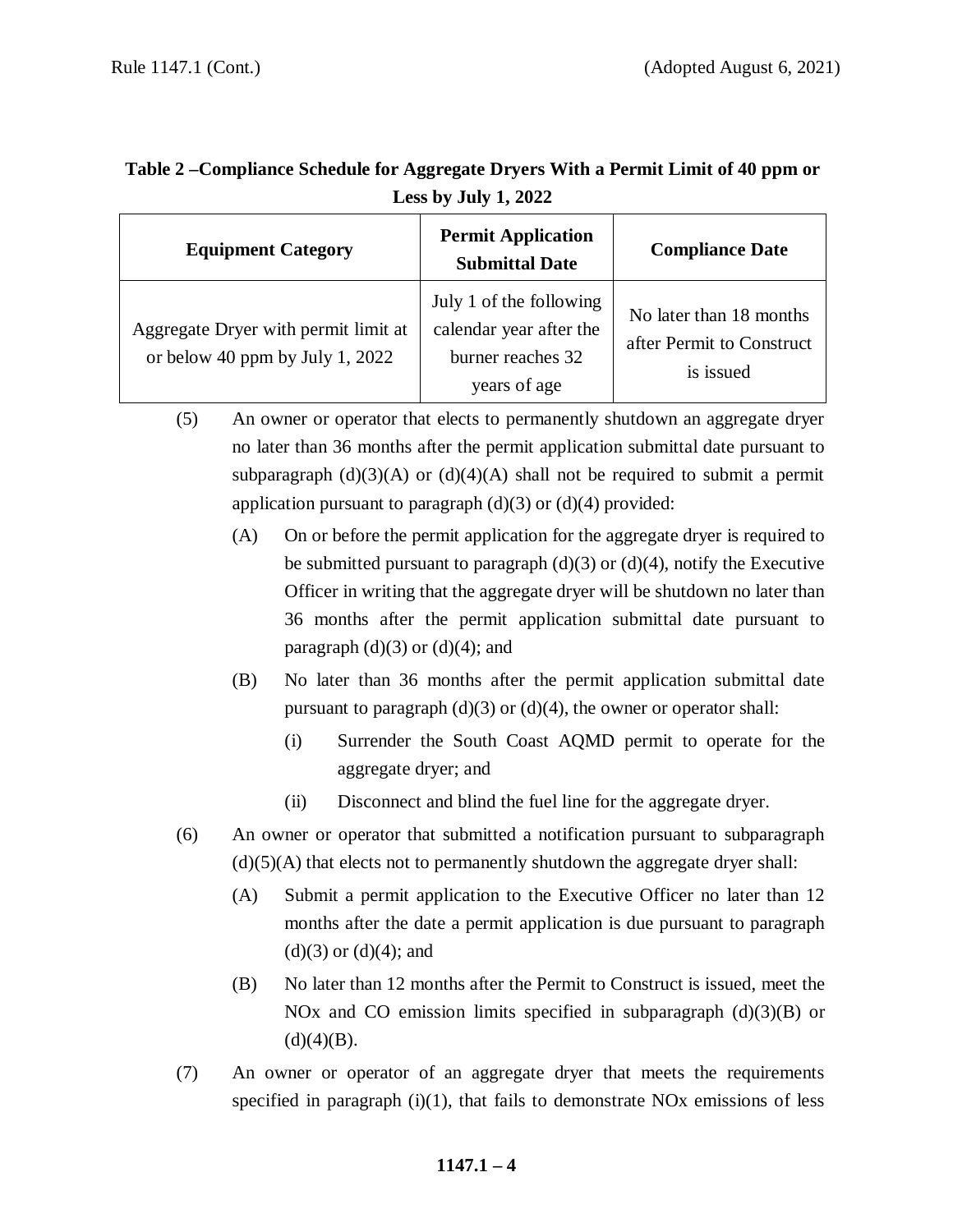than one pound per day pursuant to Rule  $1147 - NOx$  Reductions from Miscellaneous Sources, shall comply with the emission limits specified in subparagraph  $(d)(3)(B)$  in accordance with the schedule specified in paragraph  $(d)(3)$  or the following, whichever is later:

- (A) For a burner installed prior to January 1, 2010, as determined pursuant to subparagraphs  $(e)(1)(A)$  through  $(e)(1)(C)$ , submit a permit application to meet the NOx and CO limits specified in subparagraph (d)(3)(B) no later than 180 days from the date the aggregate dryer failed to demonstrate NOx emissions of less than one pound per day; and
- (B) No later than 18 months after Permit to Construct is issued, not operate the aggregate dryer such that the emission limits specified in subparagraph  $(d)(3)(B)$  are exceeded.
- (8) An owner or operator of an aggregate dryer with a South Coast AQMD permit that limits NOx emissions to 40 ppm or less at 3% oxygen, dry, established by July 1, 2022, that exceeds a permitted NOx concentration of 40 ppm or less before the burner reaches 32 years, shall meet the NOx and CO emission limits specified in subparagraph  $(d)(3)(B)$  in accordance with the schedule specified in paragraph  $(d)(3)$  or the following, whichever is later:
	- (A) For a burner installed prior to January 1, 2010, as determined pursuant to subparagraphs  $(e)(1)(A)$  through  $(e)(1)(C)$ , submit a permit application to meet the NOx and CO limits specified in subparagraph  $(d)(3)(B)$  no later than 180 days from the date an aggregate dryer failed to demonstrate emissions in accordance to a South Coast AQMD permit; and
	- (B) No later than 18 months after Permit to Construct is issued, not operate the aggregate dryer such that the emission limits specified in subparagraph  $(d)(3)(B)$  are exceeded.
- (9) An owner or operator of an aggregate dryer complying with paragraph (d)(3) or (d)(4) that fails to submit permit application by the date specified in paragraph  $(d)(3)$  or  $(d)(4)$ , shall meet the NO<sub>x</sub> and C<sub>O</sub> emission limits specified in subparagraph  $(d)(3)(B)$  or  $(d)(4)(B)$  no later than 30 months after the permit application submittal date pursuant to paragraph  $(d)(3)$  or  $(d)(4)$ .
- (e) Burner Age Determination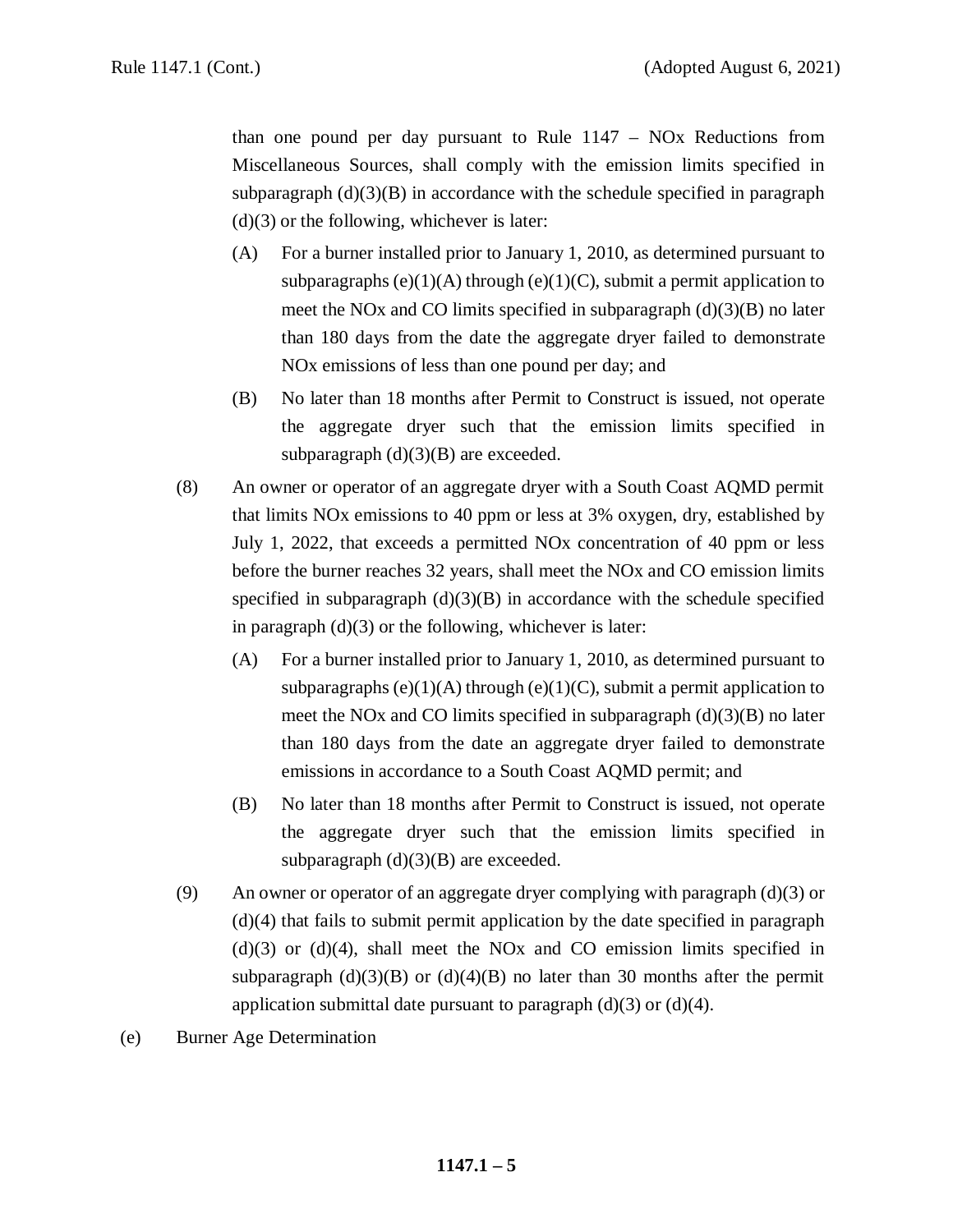- (1) An owner or operator shall determine the burner age referenced in paragraphs  $(d)(3)$  and  $(d)(4)$  based on the 12 month period prior to January 1 of each year using the original installation date as determined by the:
	- (A) Invoice from the manufacturer for purchase and installation of the burner;
	- (B) Original manufacturer's identification or rating plate permanently fixed to the equipment;
	- (C) Information submitted to the South Coast AQMD with prior permit applications for the specific burner.
	- (D) Information regarding the burner included in the South Coast AQMD permit; or
	- (E) Original burner serial number provided by the burner manufacturer indicating date of manufacture.
- (2) In absence of the information specified in paragraph  $(e)(1)$ , the burner age will be deemed by the South Coast AQMD to be 32 years old as of January 1, 2022.
- (f) Monitoring
	- (1) An owner or operator of an aggregate dryer subject to paragraph (d)(3) or (d)(4) shall:
		- (A) Submit a source test protocol to the Executive Officer for approval no later than 90 days prior to the scheduled source test;
		- (B) Conduct a source test to demonstrate compliance with emission limits specified in subparagraphs  $(d)(3)(B)$  or  $(d)(4)(B)$  using an Executive Officer approved source test protocol on or before 90 days of receipt of written approval; and
		- (C) Conduct a source test to demonstrate compliance with the NOx and CO emission limits specified in subparagraph  $(d)(3)(B)$  or  $(d)(4)(B)$  no later than the compliance date specified in paragraph  $(d)(3)$  or  $(d)(4)$ .
	- (2) An owner or operator of an aggregate dryer with a previously approved protocol used to comply with paragraph  $(f)(1)$ , can use the previously approved protocol if the burner or aggregate dryer has not been altered in a manner that requires a permit modification and if the permit emission limits have not changed since the previous test.
	- (3) An owner or operator of an aggregate dryer shall demonstrate compliance with the NO<sub>x</sub> and C<sub>O</sub> emission limits specified in subparagraph  $(d)(3)(B)$  or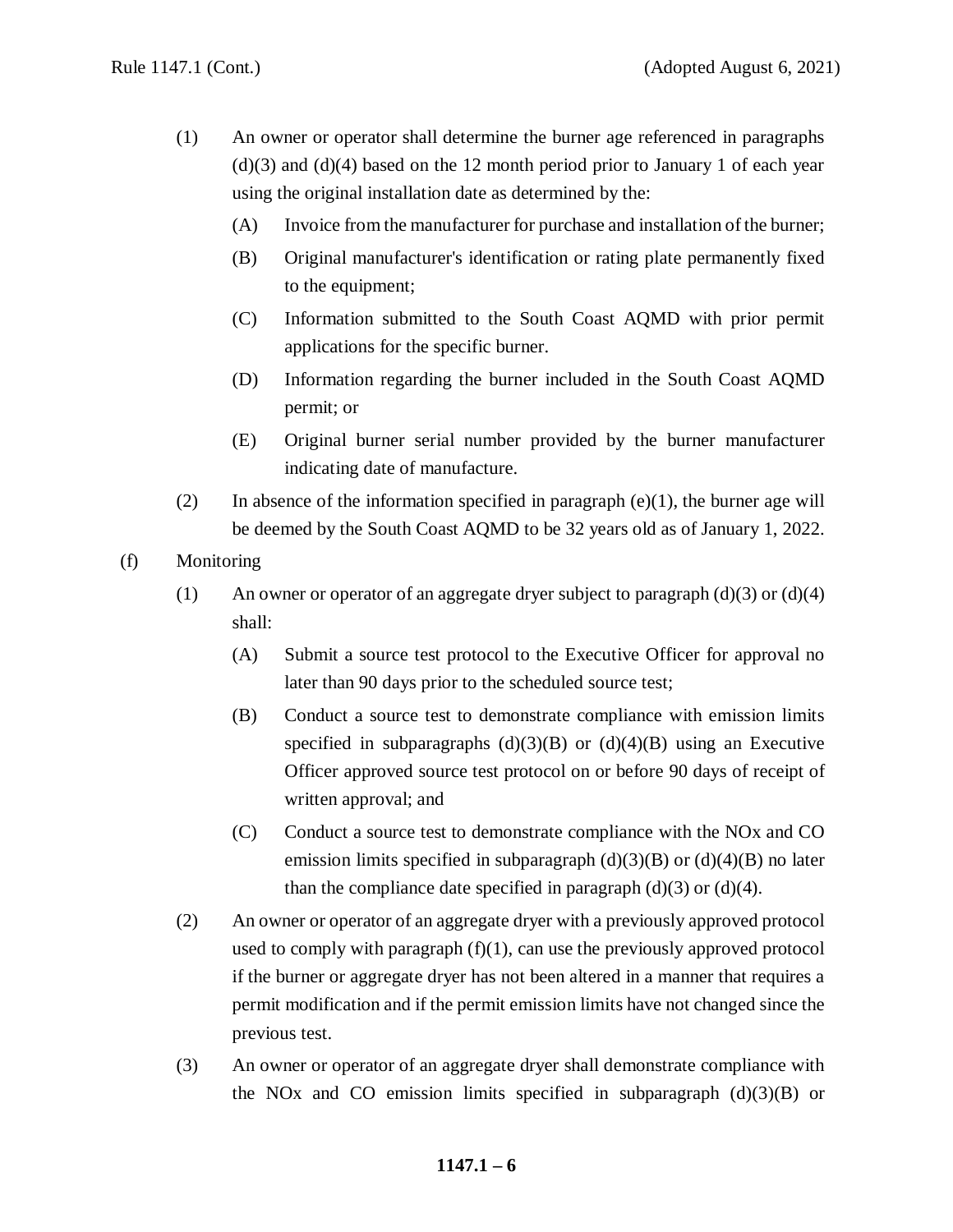$(d)(4)(B)$  and determine stack-gas oxygen and carbon dioxide concentrations using a South Coast AQMD approved contractor under the Laboratory Approval Program according to the following procedures:

- (A) South Coast AQMD Source Test Method 100.1 Instrumental Analyzer Procedures for Continuous Gaseous Emission Sampling (March 1989);
- (B) South Coast AQMD Source Test Method 10.1 Carbon Monoxide and Carbon Dioxide by Gas Chromatograph/Non-Dispersive Infrared Detector (GC/NDIR) – Oxygen by Gas Chromatograph-Thermal Conductivity (GC/TCD) (March 1989); or
- (C) Any alternative test method submitted in writing to, and pre-approved by, the Executive Officers of the South Coast AQMD, the California Air Resources Board and the United States Environmental Protection Agency.
- (4) An owner or operator of an aggregate dryer shall conduct source tests pursuant to paragraph (f)(1) to demonstrate compliance with the applicable NOx and CO emission limit requirements in subparagraphs  $(d)(3)(B)$  or  $(d)(4)(B)$ :
	- (A) For an aggregate dryer with a rated heat input capacity lower than 10 million Btu per hour, conduct source testing every 5 calendar years, but no earlier than 54 calendar months after the previous source test;
	- (B) For an aggregate dryer with a rated heat input capacity greater than or equal to 10 million Btu per hour and less than 40 million BTU per hour, conduct source testing every 3 calendar years, but no earlier than 30 calendar months after the previous source test; or
	- (C) For an aggregate dryer with a rated heat input capacity greater than or equal to 40 million Btu per hour:
		- (i) Conduct source testing every calendar year, but no earlier than 6 calendar months after the previous source test; or
		- (ii) If the aggregate dryer has not operated for at least 6 consecutive calendar months, conduct a source test no later than 90 days after the date of resumed operation and maintain monthly fuel usage using a non-resettable fuel meter to demonstrate that the aggregate dryer has not been operated for at least 6 consecutive calendar months.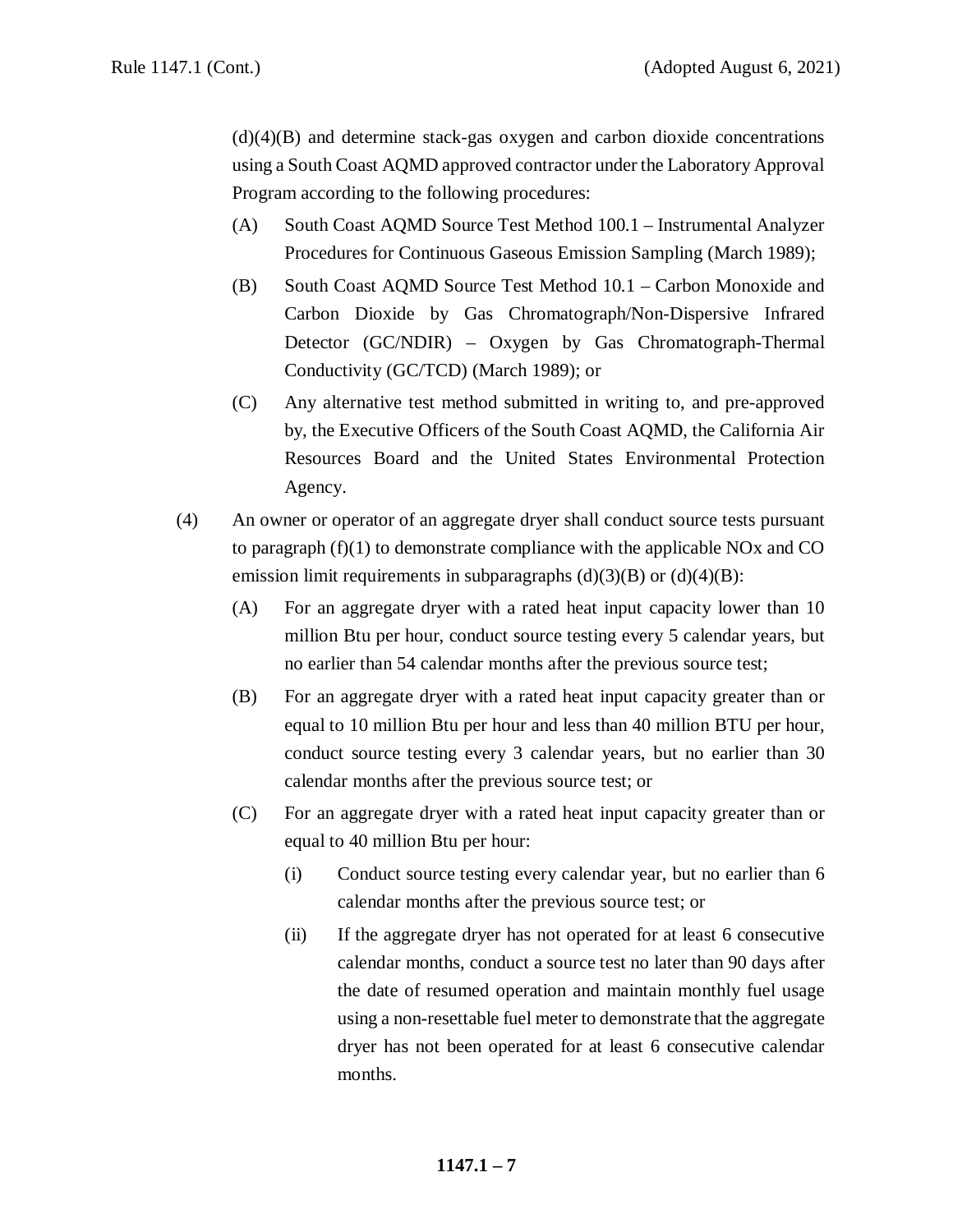- (5) Source test reports, including a description of the equipment tested, shall be submitted to the Executive Officer within 60 days of completion of the test.
- (6) Beginning January 1, 2023 or when the burner becomes 15 years of age, determined pursuant to subdivision (e), whichever is later, an owner or operator of an aggregate dryer at a non-RECLAIM, RECLAIM or former RECLAIM facility opting to comply with paragraph  $(d)(4)$  shall demonstrate compliance with the NOx emission limits of 40 ppm or lower specified in a South Coast AOMD Permit in accordance with paragraph  $(f)(1)$ , on the schedule specified in paragraph (f)(4) until the aggregate dryer meets the NOx and CO emission limits in subparagraph  $(d)(4)(B)$ .
- (7) If a source test pursuant to paragraph  $(f)(1)$  was conducted within 12 months prior to the compliance determination required in paragraph  $(f)(6)$ , an owner or operator of an aggregate dryer subject to paragraph (f)(6) may use that source test to comply with paragraph  $(f)(1)$ .
- (8) Provided the emissions test set forth in this paragraph is conducted within the same schedule as the compliance determination required in paragraph  $(f)(4)$ , an owner or operator of an aggregate dryer may use the following emissions test to comply with paragraph  $(f)(4)$ :
	- (A) Periodic monitoring or testing of a unit as required in a Title V permit pursuant to Regulation XXX, or
	- (B) Relative accuracy testing for continuous emissions monitoring verification pursuant to Rule 218.2 and Rule 218.3.
- (g) Recordkeeping and Reporting
	- (1) The owner or operator of an existing continuous in-stack emissions monitor or equivalent verification system located at a non-RECLAIM or former RECLAIM facility prior to August 6, 2021 shall retain the system and comply with the requirements specified in Rules 218.2 and 218.3.
	- (2) The owner or operator of any aggregate dryer located at a non-RECLAIM or former RECLAIM facility subject to paragraph  $(g)(1)$  shall use a rolling averaging time of 60 minutes corrected to 3% oxygen, dry, to demonstrate compliance with the NOx emission limits specified in paragraphs  $(d)(1)$ ,  $(d)(2)$ ,  $(d)(3)$ , or  $(d)(4)$ .
	- (3) Records of source tests shall be maintained for five years and shall be made available to South Coast AQMD personnel upon request. Emissions determined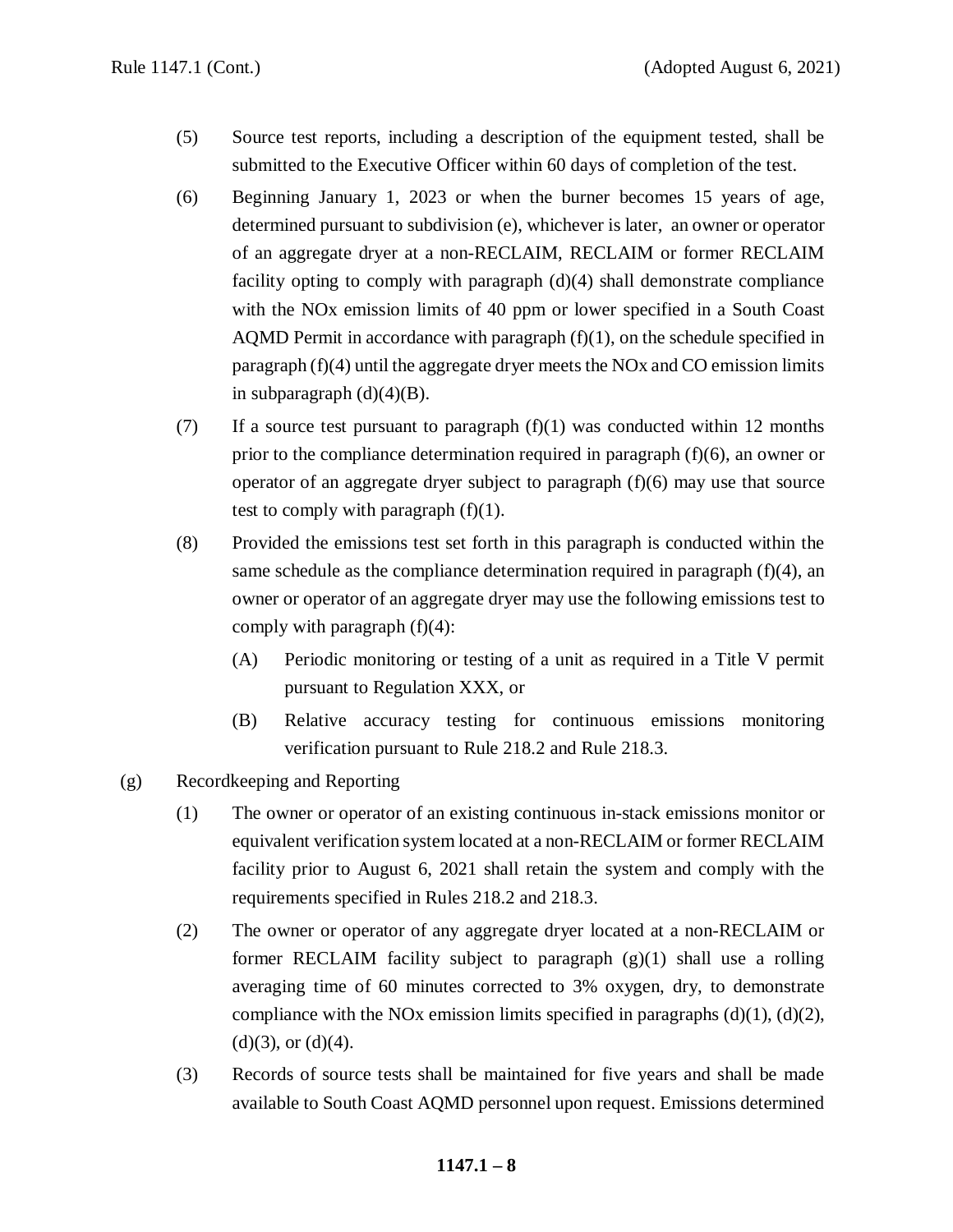to exceed any limits established by this rule through the use of any of the test methods specified in subparagraphs  $(f)(4)(A)$  through  $(f)(4)(C)$  shall constitute a violation of this rule .

- (4) RECLAIM facilities must continue to comply with reporting requirements pursuant to Regulation XX until such time that the facility becomes a Former RECLAIM facility.
- (h) Labeling Requirements
	- (1) An owner or operator of an aggregate dryer shall display the model number and rated heat input capacity of the unit burner on a permanent rating plate.
	- (2) Labeling of Modified Aggregate Dryers

The owner or operator of a modified aggregate dryer shall:

- (A) Display the new rated heat input capacity on a new permanent supplemental rating plate installed in an accessible location on the unit or burner; and
- (B) Calculate gross heat input based on maximum fuel input corrected for fuel content, temperature, pressure, and fuel consumption recorded by an in-line fuel meter by the manufacturer or installer.
- (3) The owner or operator of an aggregate dryer shall maintain on site a copy of all documents identifying the unit's rated heat input capacity for as long as the unit is retained on-site. The rated heat input capacity shall be identified by a manufacturer's or distributor's manual or invoice and a permanent rating plate attached to the unit.
- (4) Any owner or operator of a burner or unit modified or replaced shall retain onsite and make available upon request by the Executive Officer, the following documentation:
	- (A) Heat input capacity calculated with the method specified in subparagraph  $(h)(2)(B);$
	- (B) Name of the company and person modifying or replacing the burner or unit;
	- (C) Description of all modifications made to the burner or unit; and
	- (D) Date the burner or aggregate dryer was modified or replaced.
- (i) Exemptions